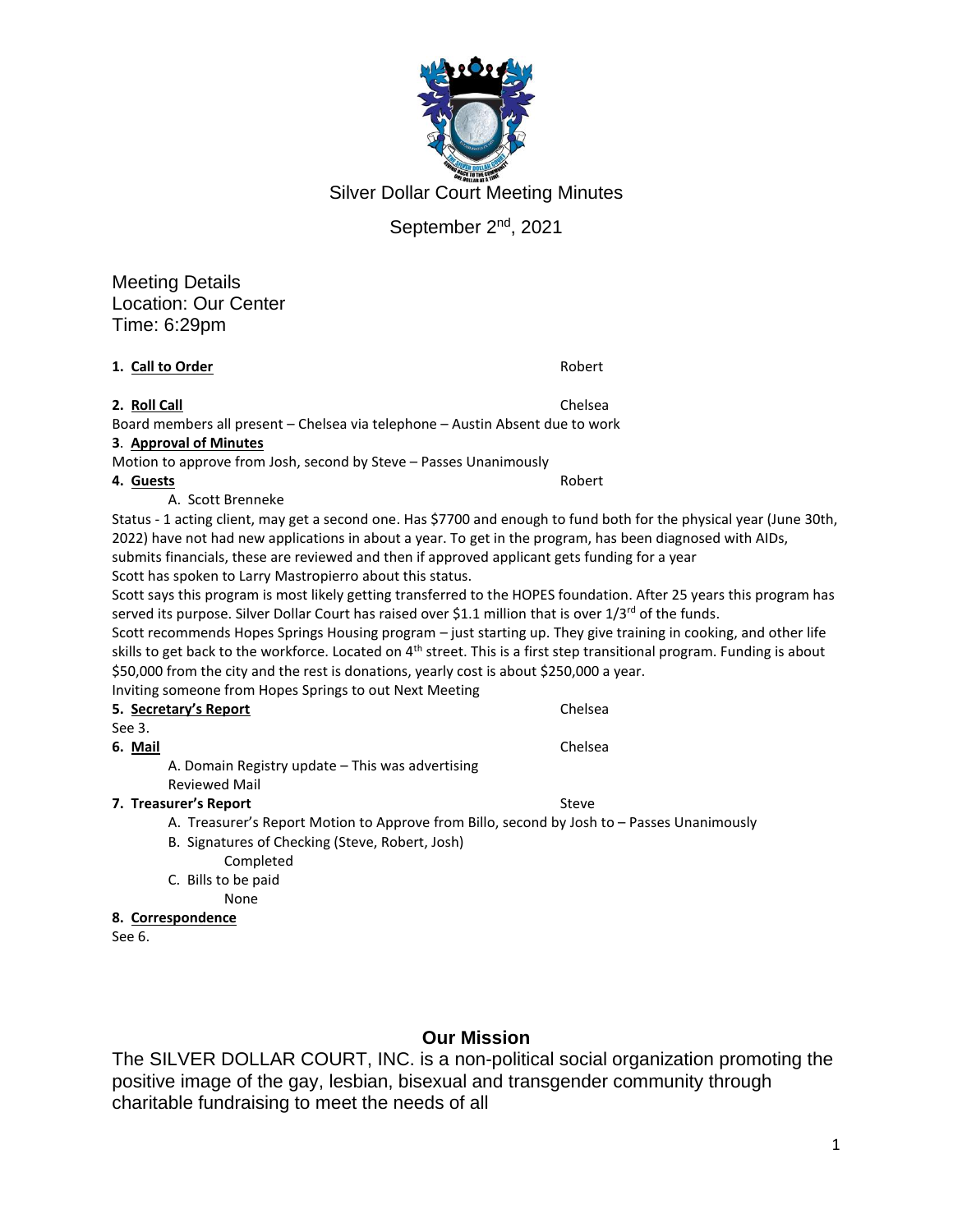

Silver Dollar Court Meeting Minutes

# September 2<sup>nd</sup>, 2021

#### **9. Committees**

| A. Executive                                                                                                       | Robert, Billo, Steve, Chelsea |
|--------------------------------------------------------------------------------------------------------------------|-------------------------------|
| 1 <sub>1</sub><br>SF Ducal Ad                                                                                      |                               |
| Holding off on a couple adds till we have coordination date                                                        |                               |
| <b>B.</b> Finance                                                                                                  | Billo, Steve, Josh, Robert    |
| C. By-Laws                                                                                                         | Chelsea, Robert, Steve, Josh  |
| D. Grievance                                                                                                       | Billo, Chelsea, Steve, Josh   |
| E. Sound                                                                                                           | Billo, Chelsea                |
| G. Webmaster                                                                                                       | Chelsea, Josh, Billo          |
| 10. Old Business                                                                                                   |                               |
| A. Letter for additional Ad-Hoc board members                                                                      |                               |
| Billo will send a list to secretary some ideas, don't forgot Splash, Our Center, Hopes, all the gay bars, Emerson, |                               |
| Sheas,                                                                                                             |                               |
| B. Coronation 2022                                                                                                 | <b>Robert and Austin</b>      |
| tabled                                                                                                             |                               |
| C. Gastro Pub                                                                                                      | Chelsea                       |
| Will bring back when they have legal sorted                                                                        |                               |
| D. End of Summer Board BBQ at Carl's                                                                               | Robert                        |
| 1 <sup>st</sup> Sunday on October 3 <sup>rd</sup> confirms BBQ and Beer Bust                                       |                               |
| E. IRS Postcard                                                                                                    | Robert & Chelsea              |
| Table - can do ourselves?                                                                                          |                               |
| F. Ace Studio                                                                                                      |                               |
| Table -<br>Steve                                                                                                   |                               |
| G. Sound Equipment & Donation (Tammy Crawford)                                                                     |                               |
| Went well - will get money to Steve                                                                                |                               |
| I. Post Office                                                                                                     | Robert & Steve                |
| Needs to primary updated                                                                                           |                               |
| 11. New Business                                                                                                   |                               |
| Need someone to go to venues and help Austin with getting this booked                                              |                               |
| Billo, Robert and Steve are going to investigate this                                                              |                               |
| 12. Empress Report - Skipped                                                                                       | Austin                        |
| A. Report                                                                                                          |                               |
| <b>B. Upcoming Fundraisers</b>                                                                                     |                               |
| Monthly At Splash                                                                                                  |                               |
| C. Upcoming Conations                                                                                              |                               |
| San Fran - Last Saturday in September                                                                              |                               |
| Portland - October 16th                                                                                            |                               |
| Dallas - October 3rd                                                                                               |                               |
| Las Vegas - December 10th                                                                                          |                               |
|                                                                                                                    |                               |

## **Our Mission**

The SILVER DOLLAR COURT, INC. is a non-political social organization promoting the positive image of the gay, lesbian, bisexual and transgender community through charitable fundraising to meet the needs of all